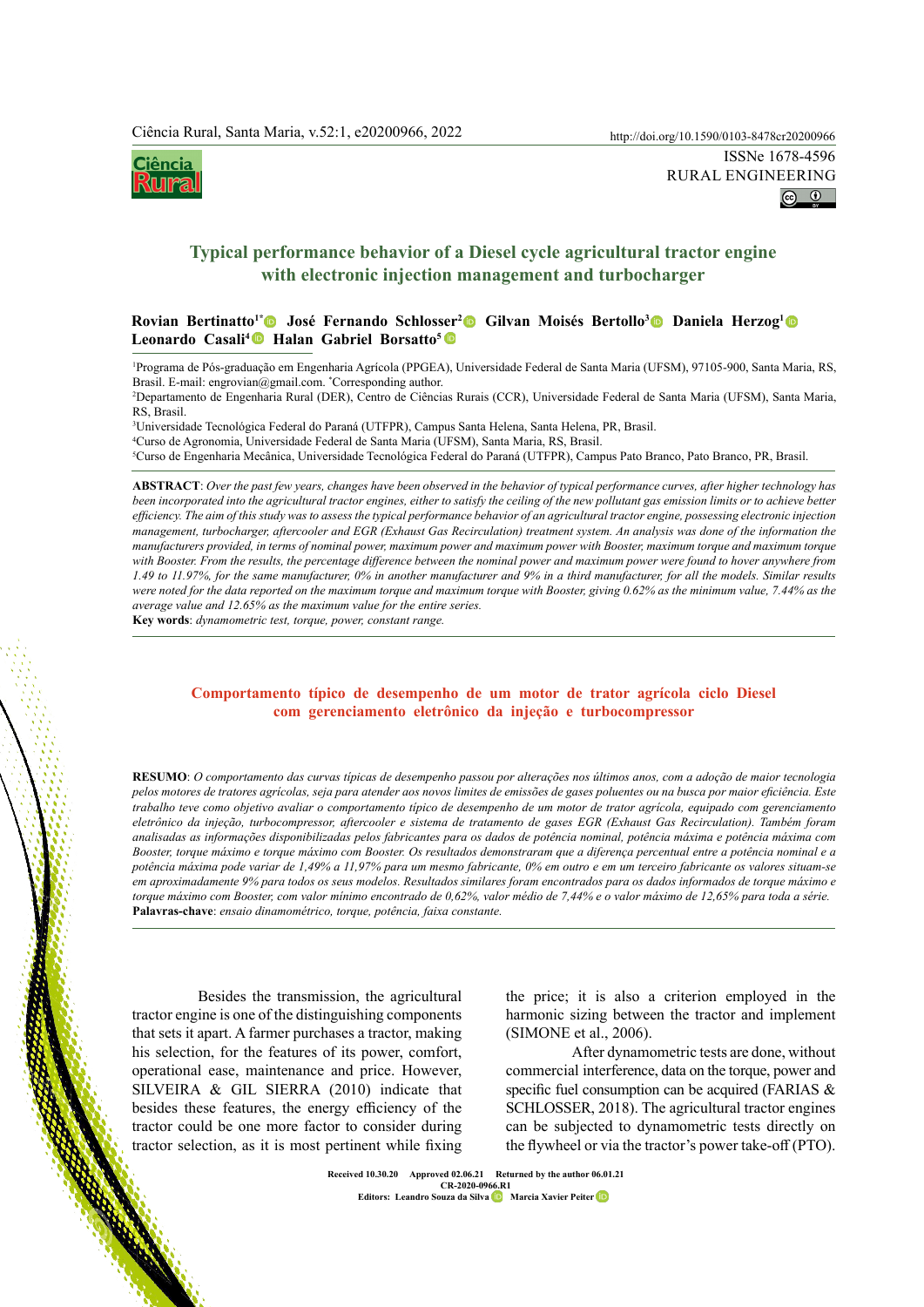When the PTO is used during the test, the results will be lower in comparison to the findings obtained directly on the flywheel, because of the transmission losses. The technical instructions of ASAE 496.3 and ASAE D497.7 reveal around a 10% loss between the engine and PTO (ASABE, 2006; ASABE, 2015). However, MÁRQUEZ (2012) stated that because of the complexity of the transmission and its association with the PTO, a 4 to 12% variation in the losses can be observed.

According to VSÓROV (1986) the graphical representation of the data acquired through experimentation, is the engine performance curve, which can be distinguished into two categories, namely typical and special. According to LILJEDAHL et al., (1996) the representation of a typical curve reveals that the 'load capacity' of the engine is the performance criterion or, more accurately, the torque curve. This representation, according to the authors, can be expressed as a percentage of the maximum torque in relation to the engine speed (rpm), as well as via the ratio of the engine torque in N.m versus rpm.

In accordance with the convention used in technical standards, the performance characteristics of the engine, acquired through dynamometric tests, and the variable responses are given in tables and through figures (curves), based strictly on the respective test standard employed. This is because the operating characteristics for the same specimen can show considerable variations in accordance with the conditions prevailing during the measurement procedure (MÁRQUEZ, 2012; MIALHE, 1996).

Therefore, each test standard sets up procedures that, for the same engine, give different performance values. According to MÁRQUEZ (2012), the main protocols are the OECD Code, the ISO TR 14396, SAE J1995, SAE J1349, DIN 70020 standards, the European directives 80/1269/EEC and 2000/25/EC and the Geneva regulation ECE R24.

These assessment procedures vary with regard to the correction standards for the atmospheric state, temperature reference and kind of fuel, apart from the expression of the elements or their suppression (accessories crucial for engine operation). A less limiting standard ignores the power demands of the air filter, exhaust, water pump, radiator and fan, which may reveal differences in the torque and power to a maximum of 12.1% compared to those observed when another standard or protocol is adopted.

Over the recent few years, while seeking means of raising the engine efficiency, plus achieving the standard emission regulations for pollutant gases, the supply of supercharged engines has escalated,

as they are specially fitted with aftercooler and managed with electronic fuel injection. In reality, new technologies were incorporated, like the sizing of intake manifolds with more efficient utilization of the pressure waves (resonance) (MAZZARO et al., 2020), besides others. Such progress gave rise to the production of different performance curves, unique from those resulting from the use of classic or old engines, which employed the mechanical injection management system and natural air aspiration.

Simply expressed, power (kW) is the product of the engine speed (rpm) and torque (Nm), implying that for the same torque, a higher engine speed will release higher power. The action of the mechanical injection system gets transferred to the engine power curve, which is achieved from the dynamometric test and shown in the Cartesian plane, as a peak (maximum point); this represents the maximum power point, after which, with the imposition of a greater load the engine begins to decelerate, reducing both, the power and engine speed. For these engines, the maximum power point is otherwise termed the 'rated power point'. Thus, according to SIMONE et al., (2006) the interval between the maximum power engine speed (or rated speed) and the maximum engine speed, is called the zone of action of the governor, or the 'governor of rotation'.

At present, it is evident that the employment of engines having different settings in the injection system permits a rise in the elasticity, thereby establishing a 'constant power' range, because of the nearly flat shape of the power curve and achieving of the maximum power before the rated power (MÁRQUEZ, 2012). Generally, the manufacturer declares the rated power, which concurs with the regimen employed, at which the engine continuously reaches its maximum power (SIMONE et al., 2006). The modern agricultural tractors reveal the achievement of maximum power before the rated power, which on average, ranges from 100 to 500 rpm.

The constant power range in the directinjection and turbocharged engines occurs via a two-stage injection pump. In the first stage, the injection acts in a manner similar to the engines that use the conventional injection pump. In the second stage, a continuous injection of fuel happens in such a way as to compensate for the decrease in the engine speed with an increase in the cylinder's average combustion pressure, thus either maintaining the power as it is or raising it, rather than causing it to drop (MÁRQUEZ, 2012). Thus, engines having a constant power range facilitate the operations to occur even at lower engine speeds, establishing the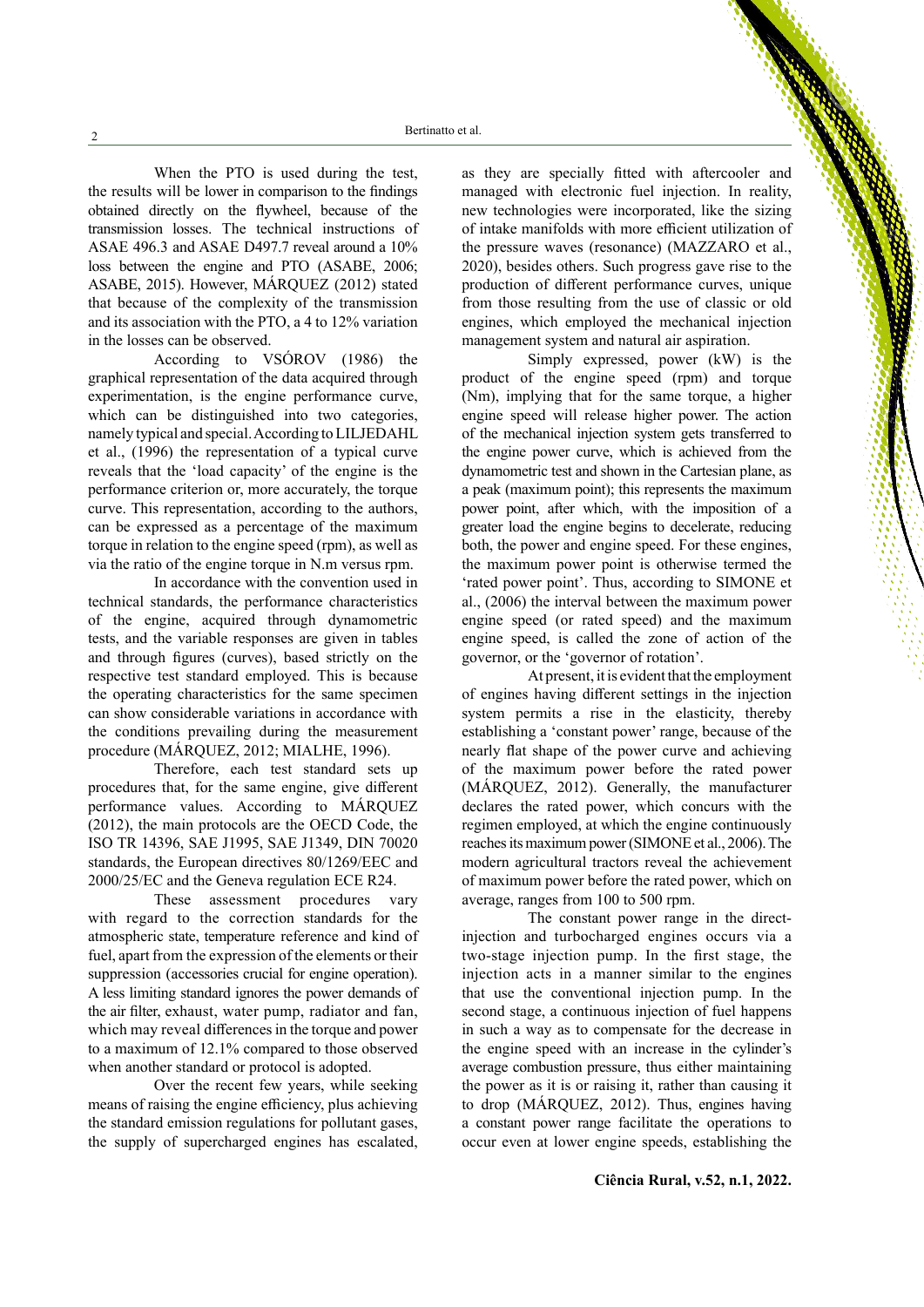best energy efficiency range and, thereby, utilizing the lowest amount of fuel. However, this necessitates an oversized engine with a more advanced injection system, which places a restriction on the maximum producible power.

This notion of constant power is also evident in the engine families adopted by the manufacturers, in which the same engine design provides a wide range of power via technologies like utilizing four valves per cylinder, a variable camshaft at the intake and/ or exhaust, supercharging, aftercooler and electronic engine management systems.

By employing electronic units in the engine for fuel injection control, manufacturers are able to produce injection maps by assigning the constant and desired power range for each tractor. This design is also applicable to the range of the torque in the engine, thus providing a constant torque range. It is noteworthy that in the engine families, there are normally two conditions for engine usage: one is the use of an oversized engine for the lower power tractors; the other is the use of an undersized engine in the higher power tractors. Such a design influences the engine performance, efficiency and durability.

Booster and Eco modes are examples of torque and power curves additionally programmed into the mapping of the electronic engine. The Booster mode can be activated automatically when the tractor identifies an overload in the hydraulic system, or also when transporting at high speed, or even when high power is required with the activated PTO, for example. However, it is worth noting that the Booster increases the torque and power for a short time span, just enough to overcome the overload of the systems and return, in sequence, to the original condition. In this sense, the power value with Booster must not be considered during the sizing of mechanized sets.

The Eco mode, however, normally involves manual activation, either using a particular button or through a variety of gear shifts, in an engine and transmission integration, which alters the injection maps. This system enables the engine mapping strategies to be changed by the operator, when an activity that needs minimum effort is being attempted, thus ensuring maximum engine efficiency as the priority and, thereby, economizing on the fuel. The programming of such additional curves in the engine result in other nominal and maximum points, because of its layout, which differs completely from the standard engine curve.

In the current study, the objective is to use the typical performance curves to investigate the behavior of a modern agricultural tractor engine. The engine under analysis has four cylinders, four valves per cylinder, 4400 cm<sup>3</sup> displaced volume, turbocharger with aftercooler, gas treatment system provided with EGR valve and a fuel injection with electronic management of the Common Rail type system. Using a dynamometer coupled to the PTO of the tractor, a performance test was conducted.

The bibliography available on this subject is very limited; however, the facts mentioned earlier, concurred with and are included in the works of VSÓROV (1986), GOERING (1992), LILJEDAHL et al., (1996), MIALHE (1996), SRIVASTAVA et al. (1996), SIMONE et al., (2006) and MÁRQUEZ (2012). As well as the findings of the tests performed on several engines in the Laboratório de Agrotecnologia - Agrotec (UFSM) from 2010 to 2020, and all the data drawn from the main global test stations.

Thereby, the figure 1 represent the typical performance curves and the principal points, characteristic of an agricultural tractor engine operating at full load. Curve 1 shows the way the power behaves, curve 2 reveals that of the torque, curve 3 depicts the fuel consumed per hour and curve 4 denotes the specific fuel consumed, the results are indicated at the momentary engine speed, at full load. There are nine main points, as explained below:

A - Maximum power point - in the engine test this is the maximum value achieved by the product of torque versus engine speed;

B - Point of nominal power - normally, the manufacturer declares it, and this corresponds to the regime employed, at which the engine continuously achieves its maximum power;

C - Maximum torque point – this is the operational state at which the highest value is observed for the average effective pressure that can be built up in the engine cylinders. This point is indicative of the lower limit of the engine utilization range  $(\text{UR}_{\text{mp}})$  and the utilization range, in light of the constant range of power or nominal power  $(UR_n)$ ;

 $D$  – The site of the upper limit of the range of constant torque – observed on the curve where the range of the torque values remains constant from their maximum point;

E - Maximum power torque point - the torque produced at the engine speed that facilitates achieving the maximum power, at this point, which indicates the upper  $UR_{\text{mp}}$  limit;

F - Rated power torque point or rated torque - the torque produced at the engine speed, which enables the engine to reach the rated power; this point indicates the upper  $UR_{np}$  limit;

G - Optimal hourly fuel consumption point – this relates to the fuel consumption per hour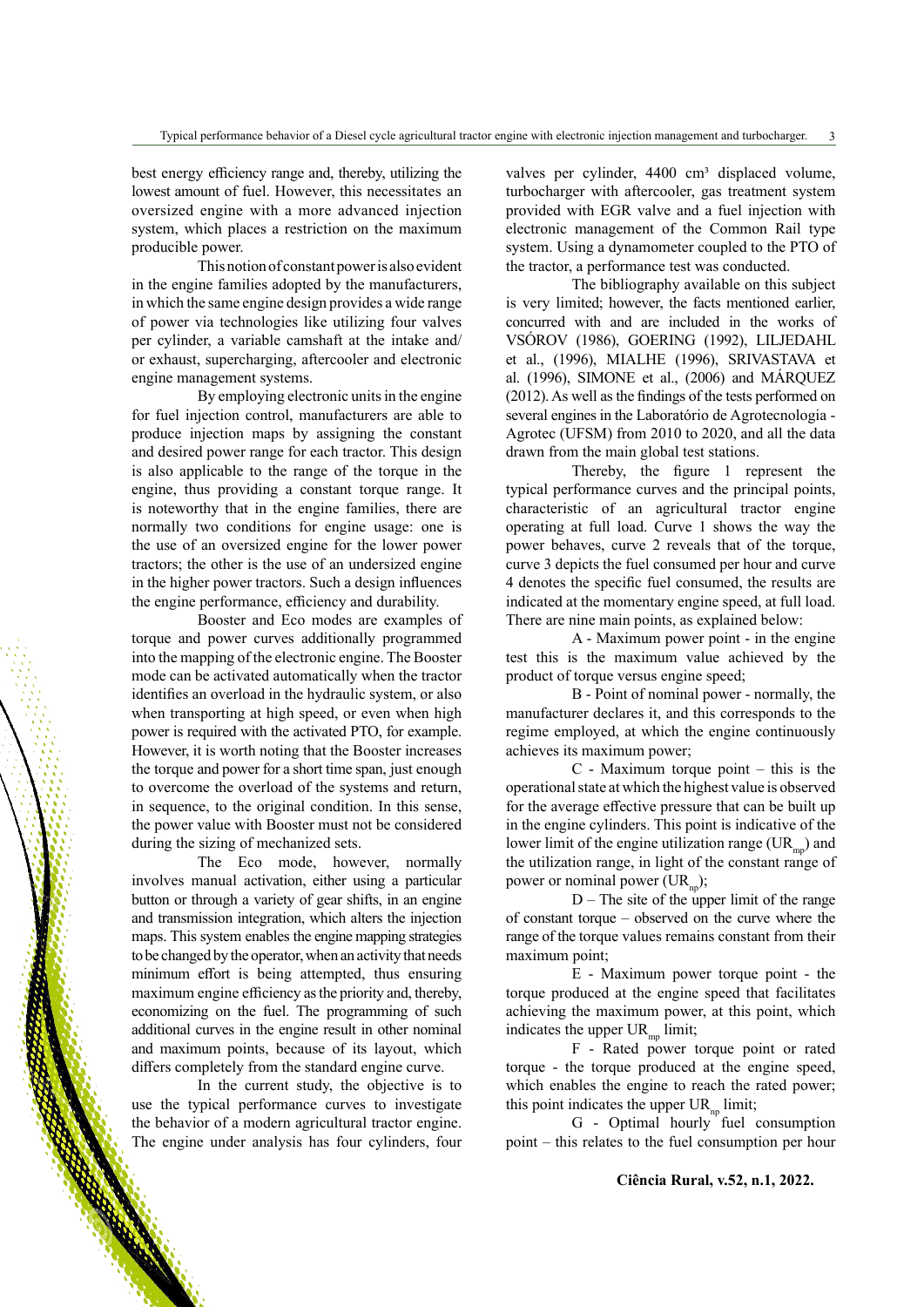Bertinatto et al.



at the engine speed when the minimum specific consumption is observed to take place;

H - Maximum hourly fuel consumption point – this indicates the point at which the engine reaches the maximum fuel consumption;

I - Point of minimum specific fuel consumption – this is the point at which the thermodynamic efficiency reaches the maximum, which is the ideal operational condition with respect to the engine speed and torque for the engine (MIALHE, 1996).

In fact, MIALHE (1996) determined that the maximum torque and maximum power speeds, restrict the alleged utilization range  $(UR_{mn})$  of the engine. The engine, within this range, exhibits stable operation, and is capable of self-regulation when slight variations occur in the resistant torque. Selfregulation, according to GARCIA & BRUNETTI (1992), is specified by what they termed the 'elasticity index'(EI). This index will be higher and the engine will be more elastic, as the torque increases and the  $UR_{\text{mp}}$ rises. SIMONE et al., (2006) interpreted the elasticity of the engine as its capacity to absorb a specific overload, and continue working (neither stopping nor going off), by accommodating the overlap and running without interruption despite the overload, until the overload ends, enabling it to resume the initial working regime.

MIALHE (1996) identified another parameter that distinguishes the  $UR_{mp}$  at full load, which is termed the 'torque holding capacity' or torque reserve. This is estimated by the torque range between Point E and Point C, with the results being expressed in percentage. Over the recent years, tractor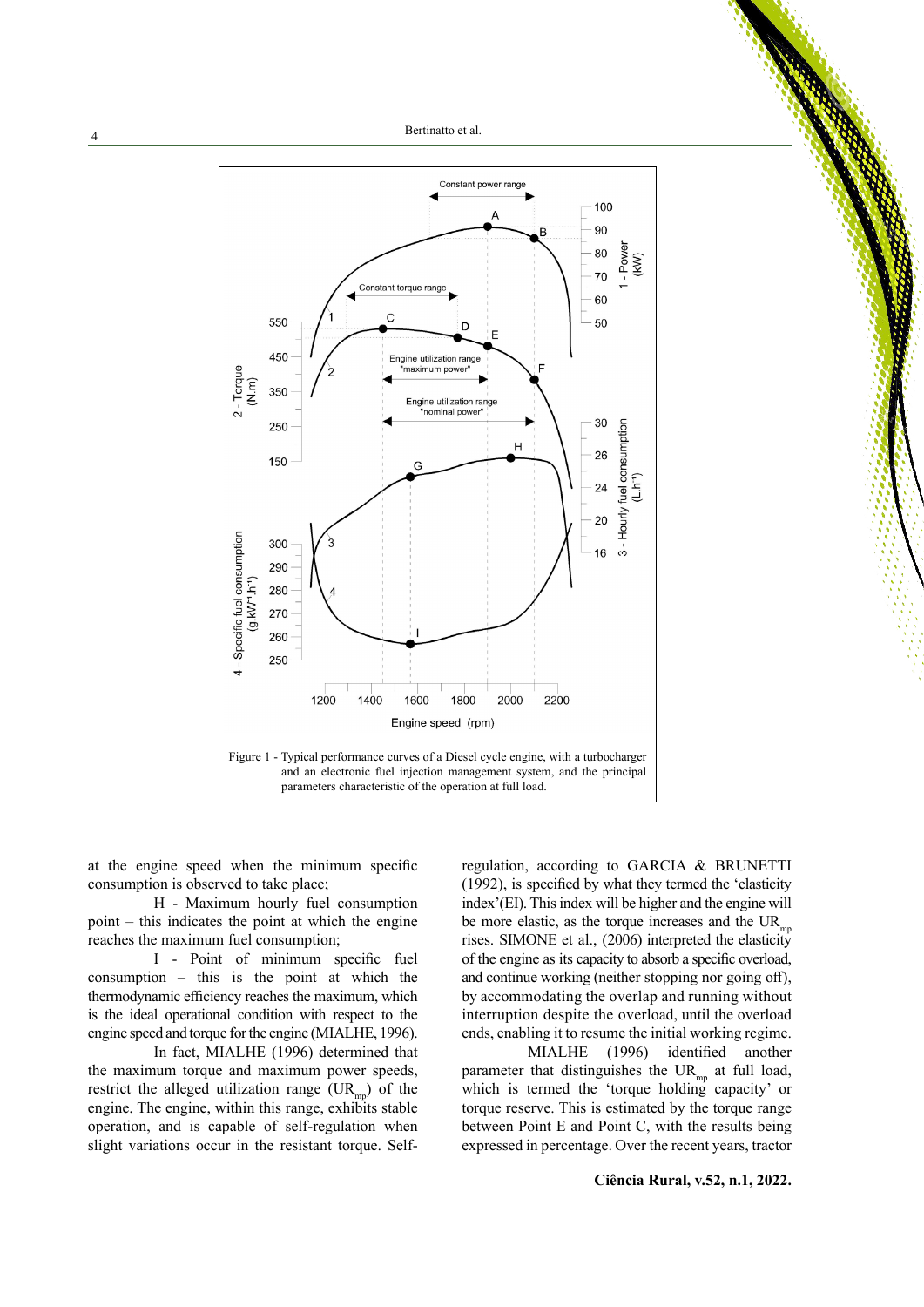manufacturers have begun to regard, possibly as a marketing method, the rated power to assess the torque reserve of the engine, rather than the maximum power. Therefore, the torque range was considered from Point F to Point C. As the manufacturer determines the rated power, it is possible to boost these values, by moving the rated power further ahead on the power curve of the engine. This enables a greater torque reserve to be the set up, which in turn justifies values of 50% or more, as revealed by some manufacturers.

Thus, the UR<sub>np</sub> begins to appear because the manufacturers starts to utilize the nominal power value for their calculations, and/or adopted the constant power engines (including engines possessing the electronic injection management). As the engine manufacturers adopted the fuel injection methods, the constant torque range could be observed, restricting the fuel injection at certain points and adding it in other points, thus producing a range of the same torque. This is a very common characteristic of the engines belonging to engine families or underutilization, or even due to the marketing strategies of some companies. An identical feature occurs with the methodology adopted by each company to assess the torque reserve, dependent of which torque points are used or not, the torque at the maximum power or the torque at nominal power.

It is also noteworthy that with the arrival of modern engines, the maximum power engine speed regime decreased. For the classic engines, the maximum power routinely hovered between 2200 to 2400 rpm. As pollutant gas emissions were required to be reduced, which caused the downsizing of the engines, furthermore the quest for engines with low fuel consumption and high durability, the modern engines today can provide maximum power in the 1600 to 1900 rpm regimes.

To represent this manufacturer-generated data, the information was compiled listing the features of the tractors marketed in Brazil in 2020, related to nominal power, maximum power, maximum power with Booster, maximum torque and maximum torque with Booster. This information is listed in their catalogs.

The percentage difference between the nominal power and maximum power (Figure 2A)



**Ciência Rural, v.52, n.1, 2022.**